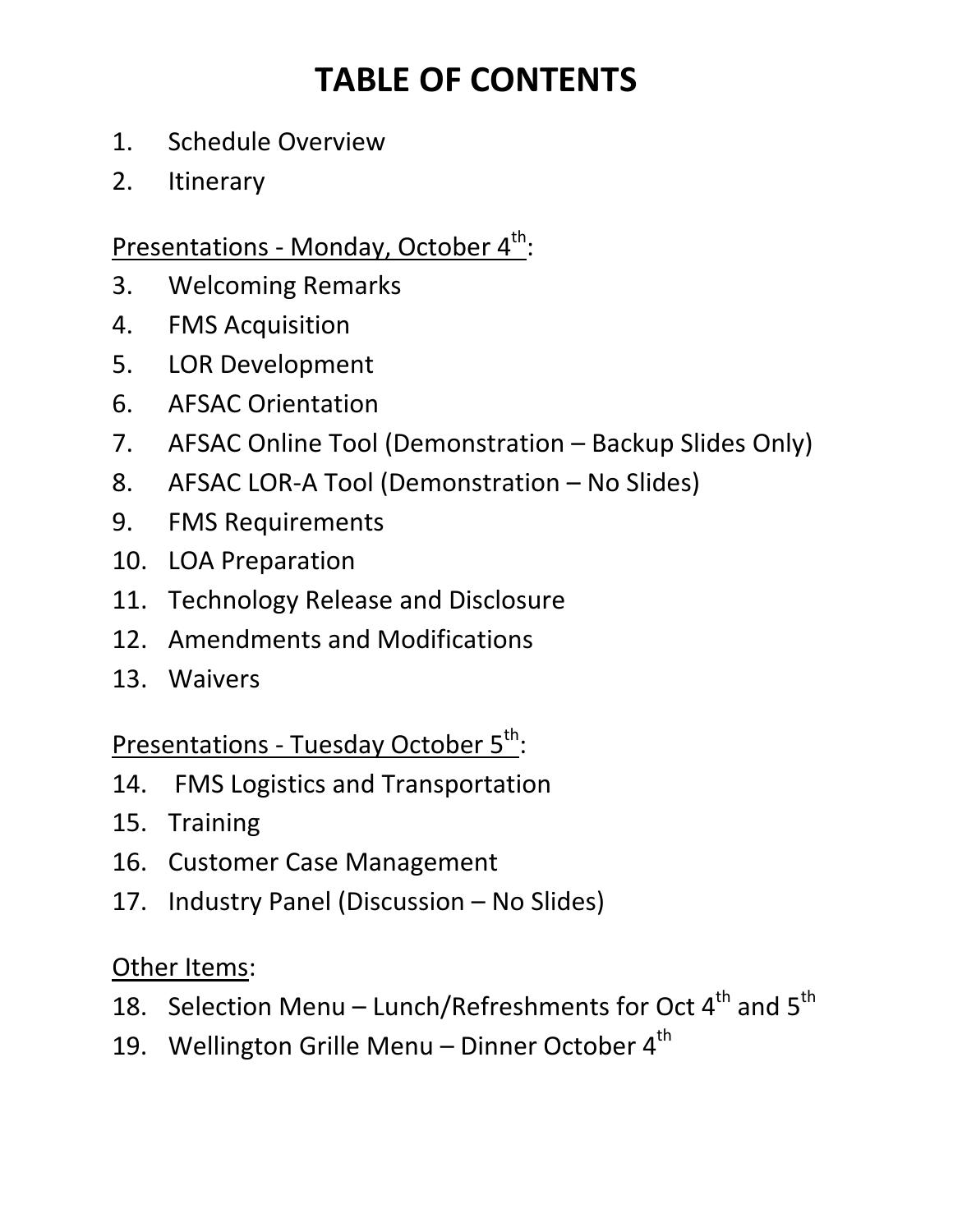# Schedule Overview

| 3 Oct                                                          | 4 Oct                                                                                                                         | 5 Oct                                                                                                    |
|----------------------------------------------------------------|-------------------------------------------------------------------------------------------------------------------------------|----------------------------------------------------------------------------------------------------------|
| Wash DC/Dayton                                                 | Wright-Patterson                                                                                                              | Wright-Patterson                                                                                         |
|                                                                | 0730<br><b>Transportation Departs</b><br>For WPAFB                                                                            | 0730<br><b>Transportation Departs</b><br>For WPAFB                                                       |
| <b>DMAG Participants</b><br>Depart Washington DC<br>Via        | 0800<br><b>Coffee/Pastries</b>                                                                                                | 0800<br><b>Coffee/Pastries</b>                                                                           |
| Individually-Arranged<br><b>Transportation/Schedule</b>        | 0815 - Rmks: Cdr AFSAC<br><b>D/Dir DSCA</b><br>0830 - FMS Acquisition<br>0930 - LOR Development<br>$1030 - Break$             | 0815 - FMS Log and Trans<br>0945 - Training<br>$1045 - Break$<br>1030 - Training<br>1100 - Customer Case |
|                                                                | 1045 - AFSAC Orientation<br>1130 - Lunch<br>1245 - AFSAC On-line<br>1305 - Automated LOR<br>1345 - Customer Rgmts<br>Geration | Management<br>[working lunch]<br>1200 - Industry<br>Perspectives<br>1330 - Closing Remarks               |
| <b>DMAG Participants</b><br>Arrive Dayton, Ohio                | 1400 - Break<br>1415 - LOA Preparation<br>1445 - Tech Release and                                                             | 1345<br>Trans to Air Force Museum                                                                        |
| Via<br>Individually-Arranged<br><b>Transportation/Schedule</b> | <b>Disclosure</b><br>1515 - Amendments/Mods<br>1540 - Waivers<br>1600 - Discussion                                            | 1400-1530<br><b>USAF Museum Tour</b>                                                                     |
|                                                                |                                                                                                                               | 1545<br><b>Trans to Hotel</b>                                                                            |
|                                                                | 1630<br><b>Trans to Hotel</b>                                                                                                 | 1600-1730<br>Personal Time                                                                               |
|                                                                | 1700-1800<br>Personal Time                                                                                                    | Individual Taxi/Car to<br>Airport                                                                        |
|                                                                | 1800<br><b>Trans to Restaurant</b>                                                                                            | Travel Time 30 min                                                                                       |
| Individual Taxi/Car to<br>Hotel<br>1730-1930                   | 1815-2100<br>Dinner/Drinks<br><b>Wellington Grille</b>                                                                        | <b>Flights Depart Early PM</b><br><b>Arrive East Coast</b>                                               |
| <b>No-Host Ice-Breaker</b><br><b>Social Event at Hotel</b>     | 2115<br><b>Return to Hotel</b>                                                                                                | Late PM                                                                                                  |
| <b>RON</b>                                                     | <b>RON</b>                                                                                                                    |                                                                                                          |

Seminar Agenda Item Social Activity  $\Box$ Air Travel  $\Box$ Ground Travel Personal Time  $\square$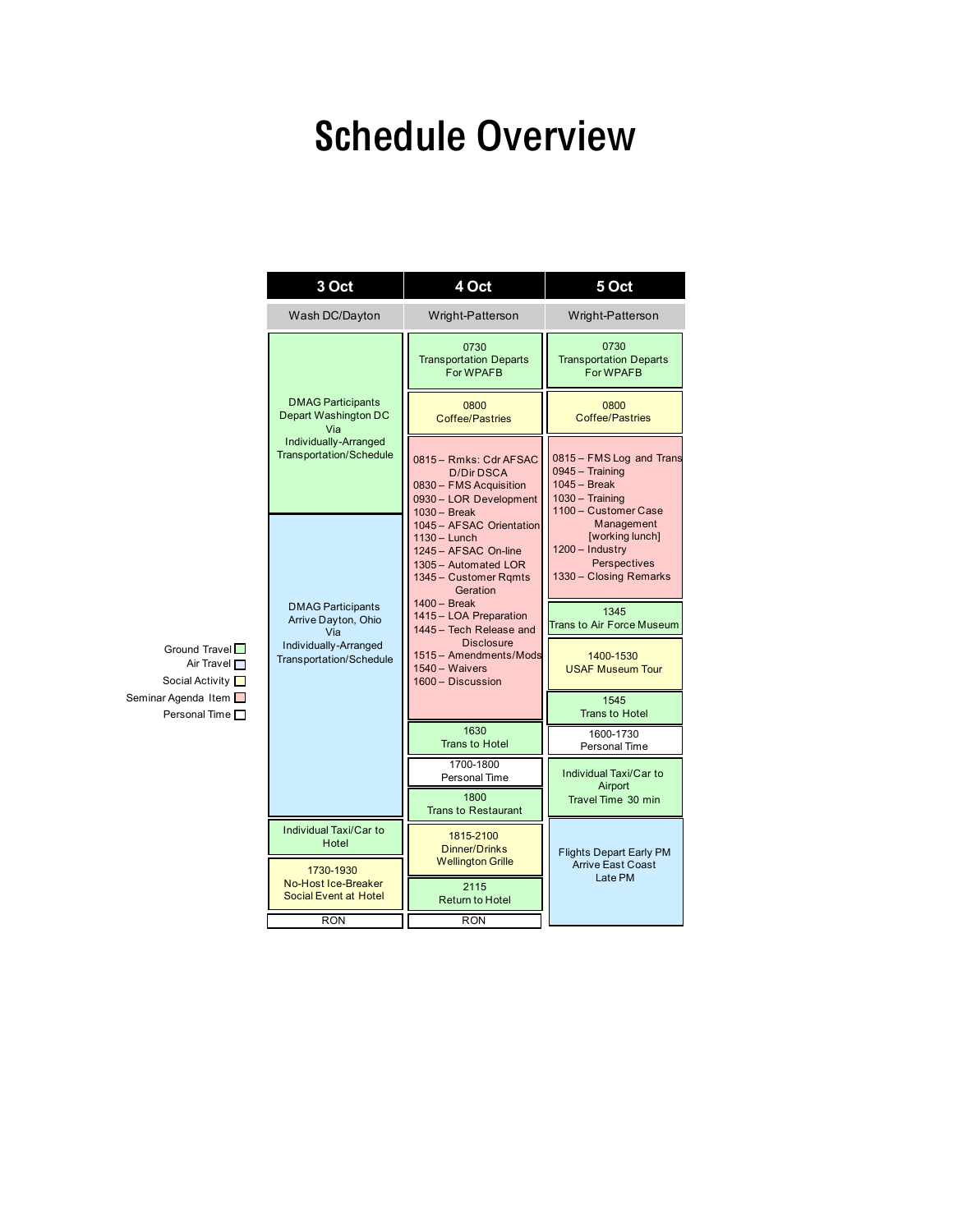### DMAG FMS Orientation

**Notes: Projected Weather:** Highs Mid-60s F; Lows Mid/High-40s F **No Time Change**

| <b>Monday</b>        | 3 October 2011                      | <b>Notes</b>                                                                         |
|----------------------|-------------------------------------|--------------------------------------------------------------------------------------|
| <b>Dress: Travel</b> |                                     |                                                                                      |
| 1826                 | <b>Arrive Dayton Airport</b>        |                                                                                      |
| 1930                 | <b>Arrive Homewood Suites Hotel</b> | 2750 Presidential Dr., Fairborn,<br>Ohio, United States 45324<br>Tel: 1-937-429-0600 |
| <b>Dress: Casual</b> |                                     |                                                                                      |
| 1730-1930            | <b>Ice Breaker Social</b>           |                                                                                      |

| <b>Tuesday</b> | 4 October 2011                                                                                                                                                                                                                                                                                                    | <b>Notes</b>                                                                                                                     |
|----------------|-------------------------------------------------------------------------------------------------------------------------------------------------------------------------------------------------------------------------------------------------------------------------------------------------------------------|----------------------------------------------------------------------------------------------------------------------------------|
|                | <b>Dress: Business; or Military Service Uniform</b>                                                                                                                                                                                                                                                               |                                                                                                                                  |
|                | <b>Breakfast at leisure</b>                                                                                                                                                                                                                                                                                       | Full complimentary breakfast served<br>in the hotel dining room 0600-0900                                                        |
| 0730           | Depart for Wright-Patterson Air Force Base<br>(WPAFB)                                                                                                                                                                                                                                                             | Group will assemble in lobby and<br>then board a blue U.S. Air Force bus<br>outside the main entrance of the<br>hotel            |
| 0755           | <b>Arrive Air Force Security Assistance Command</b><br>(AFSAC) Headquarters<br>Bldg 209, Conference Room A&B                                                                                                                                                                                                      | Ms. Deb Chambers, AFSAC Protocol<br>will meet the bus at the front of the<br>building and escort the group into the<br>facility. |
| 0800-0815      | <b>Coffee and Pastries</b>                                                                                                                                                                                                                                                                                        | AFSAC will provide facility<br>orientation and admin instructions<br>while participants enjoy<br>refreshments.                   |
| 0815-0830      | <b>Opening Remarks</b><br>Speakers:<br>Brig Gen Arnold W. Bunch Jr., Commander AFSAC<br>Mr. Richard Genaille, Deputy Director, DSCA                                                                                                                                                                               |                                                                                                                                  |
| 0830-0930      | FMS Acquisition. Benefits and protections that apply<br>to DoD FMS procurement, foreign government<br>competitions, incentive clauses, sole source requests,<br>contingent fees, offsets, and customer participation in<br>FMS acquisition.<br>Speakers: Mr. Jeff Grafton DISAM; Mr. Gene Kourtei<br><b>AFSAC</b> |                                                                                                                                  |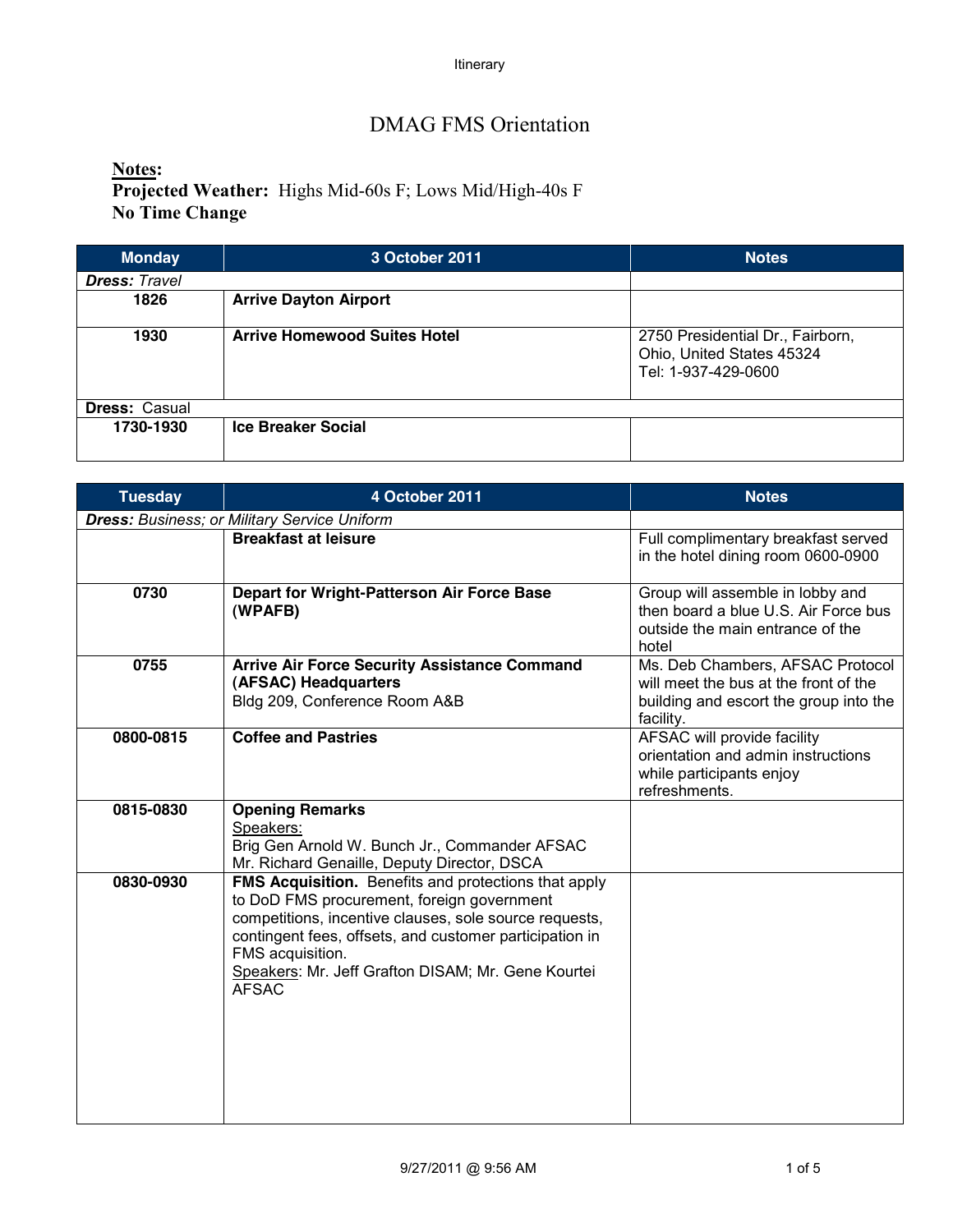| 0930-1030 | <b>LOR Development.</b> LOR requirements and LOR        |                                       |
|-----------|---------------------------------------------------------|---------------------------------------|
|           |                                                         |                                       |
|           | development focusing on customer actions that can       |                                       |
|           | speed or slow the overall case development. Types of    |                                       |
|           | cases initiated by LORs                                 |                                       |
|           | Speakers:                                               |                                       |
|           | Ms. Sue McClure, DISAM; Mr. Larry Hutson, AFSAC         |                                       |
| 1030-1045 | <b>Break</b>                                            |                                       |
| 1045-1115 | AFSAC Orientation. Review of AFSAC Organization,        |                                       |
|           | relationships, total package approach to Air Force FMS  |                                       |
|           | cases, and the FMS case lifecycle. Introduction of key  |                                       |
|           | personnel.                                              |                                       |
|           | Speakers: Speakers: Mr. Michael Brock, AFSAC            |                                       |
|           |                                                         |                                       |
| 1115-1130 | <b>Bus to Wright-Patterson AFB Club.</b>                | Mr. Chris Danielewski, DSCA, will     |
|           |                                                         | meet the bus and escort the group     |
|           |                                                         | into the club.                        |
| 1130-1230 | Lunch                                                   | AFSAC personnel will distribute       |
|           |                                                         | themselves among tables to facilitate |
|           |                                                         | interaction with DMAG members         |
|           |                                                         | during the meal.                      |
| 1230-1245 | Return to AFSAC HQ, Bldg 209, Conference Room           | Board bus in the parking lot of the   |
|           | A&B                                                     | WPAFB Club - outside the main         |
|           |                                                         | entrance.                             |
| 1245-1305 | AFSAC On-Line. Orientation to and Demonstration of      |                                       |
|           | AFSAC on-line query tools for customers.                |                                       |
|           | Speaker: Mr. Larry Hutson and Nancy Hudson, AFSAC       |                                       |
|           |                                                         |                                       |
| 1305-1345 | <b>AFSAC Automated LOR Tool. Orientation to and</b>     |                                       |
|           | Demonstration of AFSAC on-line LOR-Automated (LOR-      |                                       |
|           | A) tool for customers.                                  |                                       |
|           | Speaker: Ms. Reva Howard, AFSAC                         |                                       |
| 1345-1400 | <b>FMS Requirements.</b> Discussion of "best practices" |                                       |
|           | when identifying requirements during LOR development.   |                                       |
|           | Speaker: Col Glenn Vaughan, AFSAC                       |                                       |
|           |                                                         |                                       |
| 1400-1415 | <b>Break</b>                                            | Drinks and snacks provided            |
|           |                                                         |                                       |
| 1415-1445 | LOA Preparation. Types of requisitions, diversions,     |                                       |
|           | status reports, system support buyout, repair programs, |                                       |
|           | transportation systems and tracking, supply             |                                       |
|           | discrepancies.<br>Speaker: Mr. Larry Hutson, AFSAC      |                                       |
|           |                                                         |                                       |
| 1445-1515 | Technology Release/Disclosure. Processes and            |                                       |
|           | timelines associated with technology release/disclosure |                                       |
|           | and AFSAC's role.                                       |                                       |
|           | Speakers: Mr. John Smilek, DISAM; Mr. Kevin Strevel,    |                                       |
|           | <b>AFSAC</b>                                            |                                       |
|           |                                                         |                                       |
|           |                                                         |                                       |
|           |                                                         |                                       |
|           |                                                         |                                       |
|           |                                                         |                                       |
|           |                                                         |                                       |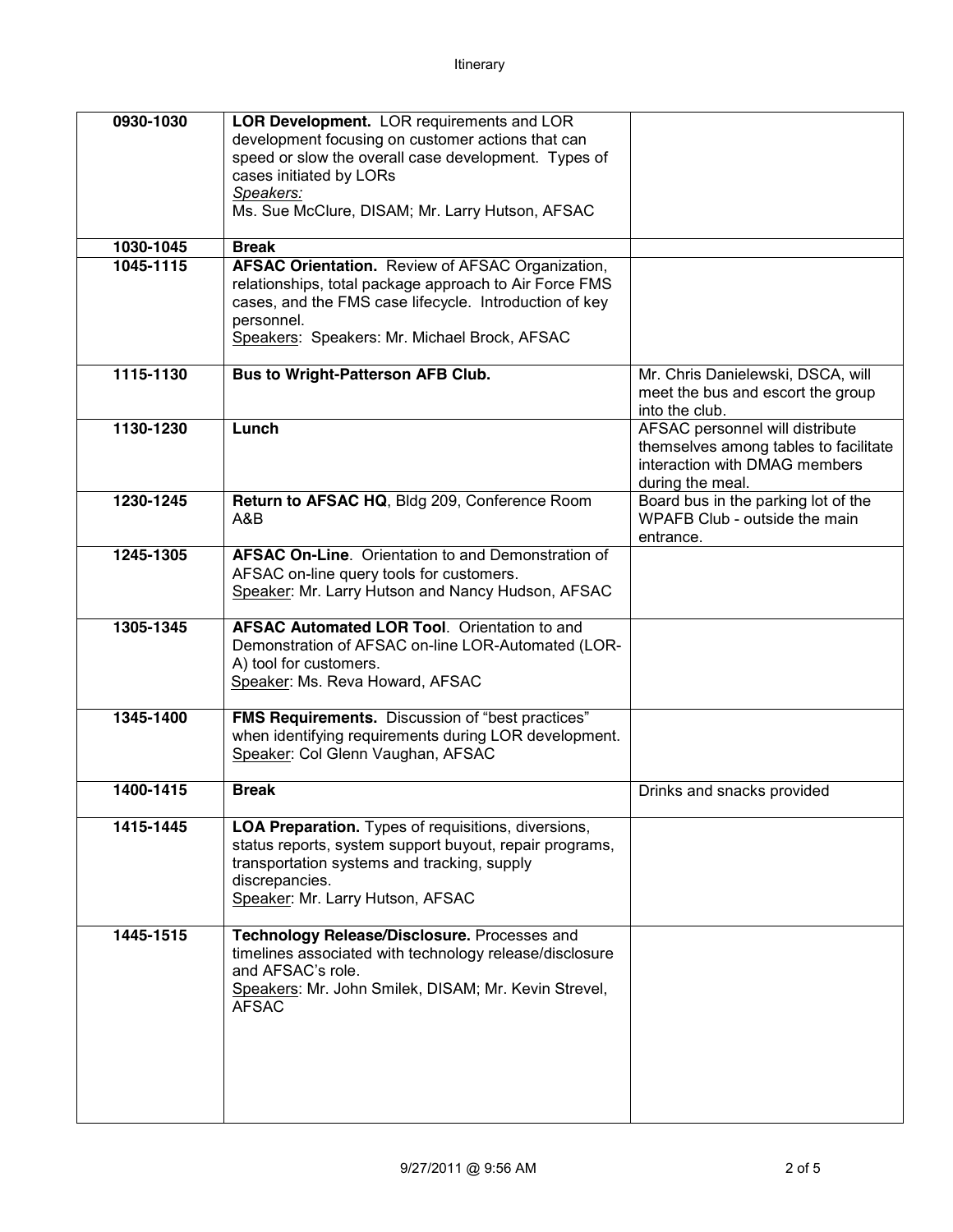| 1515-1540                  | Amendments and Modifications. Amendments,                                         |                                     |
|----------------------------|-----------------------------------------------------------------------------------|-------------------------------------|
|                            | restatements, reactivating cancelled offers, major and<br>minor changes to cases. |                                     |
|                            | Speakers: Mr. Jeff Grafton DISAM; Mrs. Tracey                                     |                                     |
|                            | Gallagher, AFSAC                                                                  |                                     |
|                            |                                                                                   |                                     |
| 1540-1600                  | Waivers. Considerations and processes when                                        |                                     |
|                            | submitting requests for waiver.                                                   |                                     |
|                            | Speaker: Ms. Reva Howard, AFSAC                                                   |                                     |
| 1600-1630                  | <b>Concluding Remarks and Wrap-Up Discussion.</b>                                 |                                     |
|                            | Speakers: Col Duncan Dversdall, Vice Commander,                                   |                                     |
|                            | AFSAC; Mr. Richard Genaille, Deputy Director, DSCA                                |                                     |
|                            |                                                                                   |                                     |
| 1630-1700                  | <b>Bus to Homewood Suites Hotel</b>                                               | Bus will be pick the group up near  |
|                            |                                                                                   | the restaurant entrance             |
| 1700-1800                  | <b>Personal Time</b>                                                              |                                     |
| <b>Dress: Smart Casual</b> |                                                                                   |                                     |
| 1800-1815                  | <b>Bus to Restaurant</b>                                                          | Mr. Chris Danielewski, DSCA, will   |
|                            |                                                                                   | meet the bus and escort the group   |
|                            |                                                                                   | into the restaurant                 |
| 1815-2100                  | Evening Social. No-host drinks and dinner at The                                  | The DMAG party will be in a private |
|                            | Wellington Grille. 2450 Dayton-Xenia Road,                                        | room in the restaurant. DMAG        |
|                            | Beavercreek, Ohio (937) 426-4600.                                                 | guests may order from the regular   |
|                            |                                                                                   | menu.                               |
| 2115-2130                  | <b>Bus to Homewood Suites Hotel</b>                                               |                                     |
| 2130                       | End of scheduled activities for 4 Oct                                             |                                     |
|                            |                                                                                   |                                     |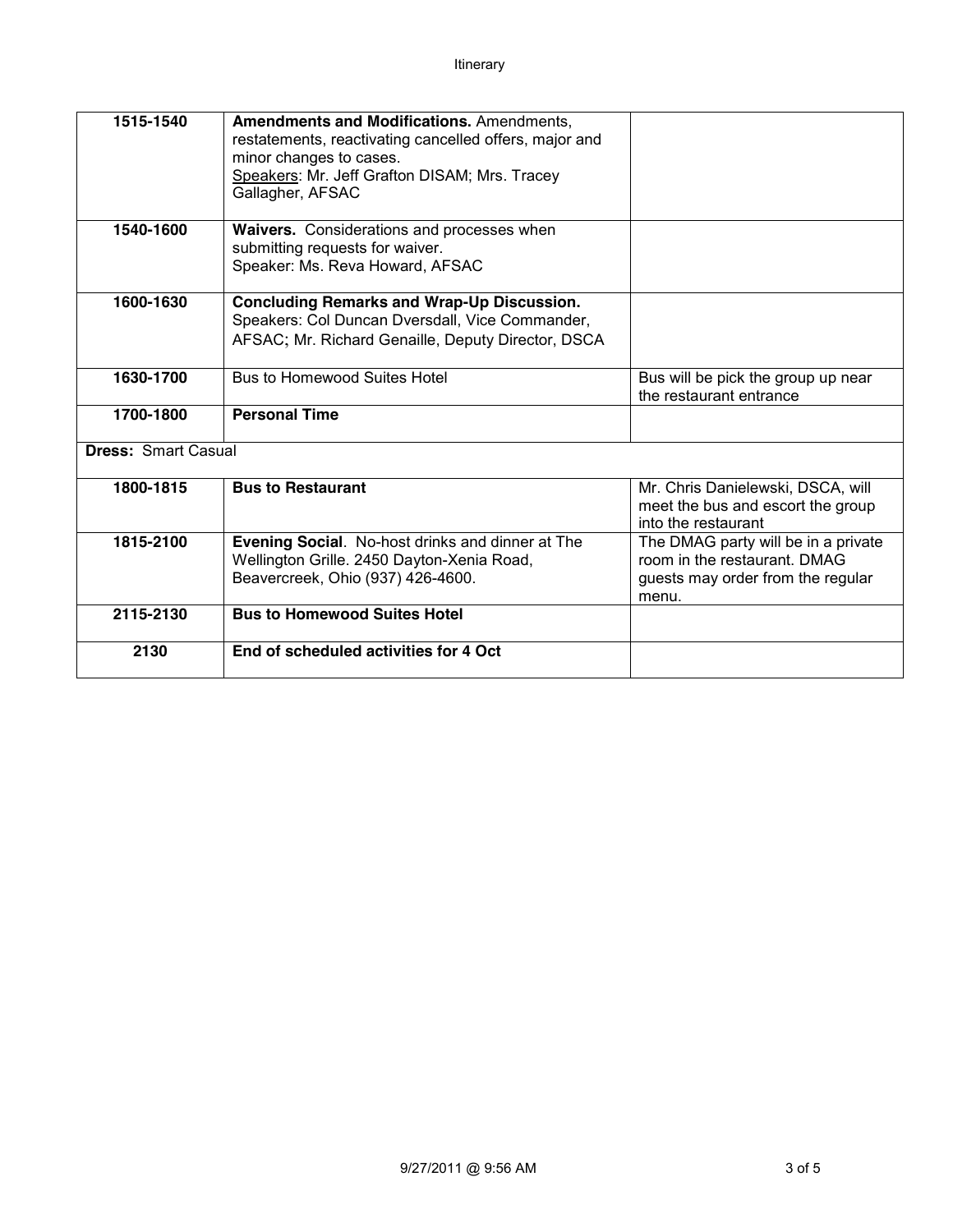| Wednesday | 5 October 2011                                                                                                                                                                                                                                                                                                                                                                         | <b>Notes</b>                                                                                                                                                                                                                                                                                                |
|-----------|----------------------------------------------------------------------------------------------------------------------------------------------------------------------------------------------------------------------------------------------------------------------------------------------------------------------------------------------------------------------------------------|-------------------------------------------------------------------------------------------------------------------------------------------------------------------------------------------------------------------------------------------------------------------------------------------------------------|
|           | Dress: Business (DMAG Military Officers will be in uniform)                                                                                                                                                                                                                                                                                                                            |                                                                                                                                                                                                                                                                                                             |
|           | <b>Breakfast at leisure</b>                                                                                                                                                                                                                                                                                                                                                            | Full complimentary breakfast served<br>in the hotel dining room 0600-0900                                                                                                                                                                                                                                   |
|           | Check out prior to departure                                                                                                                                                                                                                                                                                                                                                           | The hotel will store luggage. Two<br>rooms will be made available at the<br>end of the day for those who wish to<br>change clothes prior to going to the<br>airport.                                                                                                                                        |
| 0730      | Depart for Wright-Patterson Air Force Base<br>(WPAFB)                                                                                                                                                                                                                                                                                                                                  | Group will assemble in lobby and<br>board a blue U.S. Air Force bus<br>outside the main entrance of the<br>hotel                                                                                                                                                                                            |
| 0755      | <b>Arrive Defense Institute for Security Assistance</b><br><b>Management (DISAM)</b><br>Area B, Bldg 52, Classroom 308                                                                                                                                                                                                                                                                 | Dr. Ron Reynolds, DISAM<br>Commandant, will meet the bus at<br>the front of the building and escort<br>the group into the facility.                                                                                                                                                                         |
| 0815-0945 | FMS Logistics and Transportation. Types of<br>requisitions, diversions, status reports, system support<br>buyout, repair programs, transportation systems and<br>tracking, supply discrepancies.<br>Speaker: Ms. Joanne Hawkins, DISAM                                                                                                                                                 | Joining from AFSAC: Mr. Richard<br>Amos, Ms. Sherri Walton, Chief,<br>Supply Section; Ms. Deborah<br>Massar, Program Manager, PROS;<br>Mr. Larry Martin, Program Manager,<br>WWRS; Ms. Tammy Dresbach,<br>Lead, Transpo Office; Mr. Michael,<br>Durand, Chief, Supply Discrepancy<br><b>Reports Section</b> |
| 0945-1045 | Training. Overview of U.S. training policies and<br>programs and the importance of U.S.-customer<br>collaboration during planning. Specific training<br>considerations for FMS aircraft cases.<br>Speakers: Mr. Aaron Prince, DISAM; Col Scott Seavers,<br><b>AFSAT</b>                                                                                                                |                                                                                                                                                                                                                                                                                                             |
| 1045-1100 | <b>Break</b>                                                                                                                                                                                                                                                                                                                                                                           | Box lunches will be distributed during<br>the break for consumption during the<br>next briefing/discussion                                                                                                                                                                                                  |
| 1100-1150 | Customer Case Management. Discussion of the<br>importance of customer participation in LOA<br>development, Case Reviews, and Case Closure.<br>Speaker: Mr. Frank Campanell, DISAM                                                                                                                                                                                                      | Working lunch - participants are free<br>to eat and drink during the briefing<br>and discussion.                                                                                                                                                                                                            |
| 1150-1200 | <b>Break</b>                                                                                                                                                                                                                                                                                                                                                                           |                                                                                                                                                                                                                                                                                                             |
| 1200-1330 | <b>Industry Panel: Perspectives on FMS Process.</b><br>General discussion of industry perspectives on FMS,<br>collaboration with the Air Force, and interaction with<br>customers - focusing on areas where the customer can<br>have the greatest positive impact.<br>Speakers: Mr. James Lovelace (L3), Mr. Michael<br>Otterblad (Lockheed-Martin), and Mr. Steve Winkler<br>(Boeing) |                                                                                                                                                                                                                                                                                                             |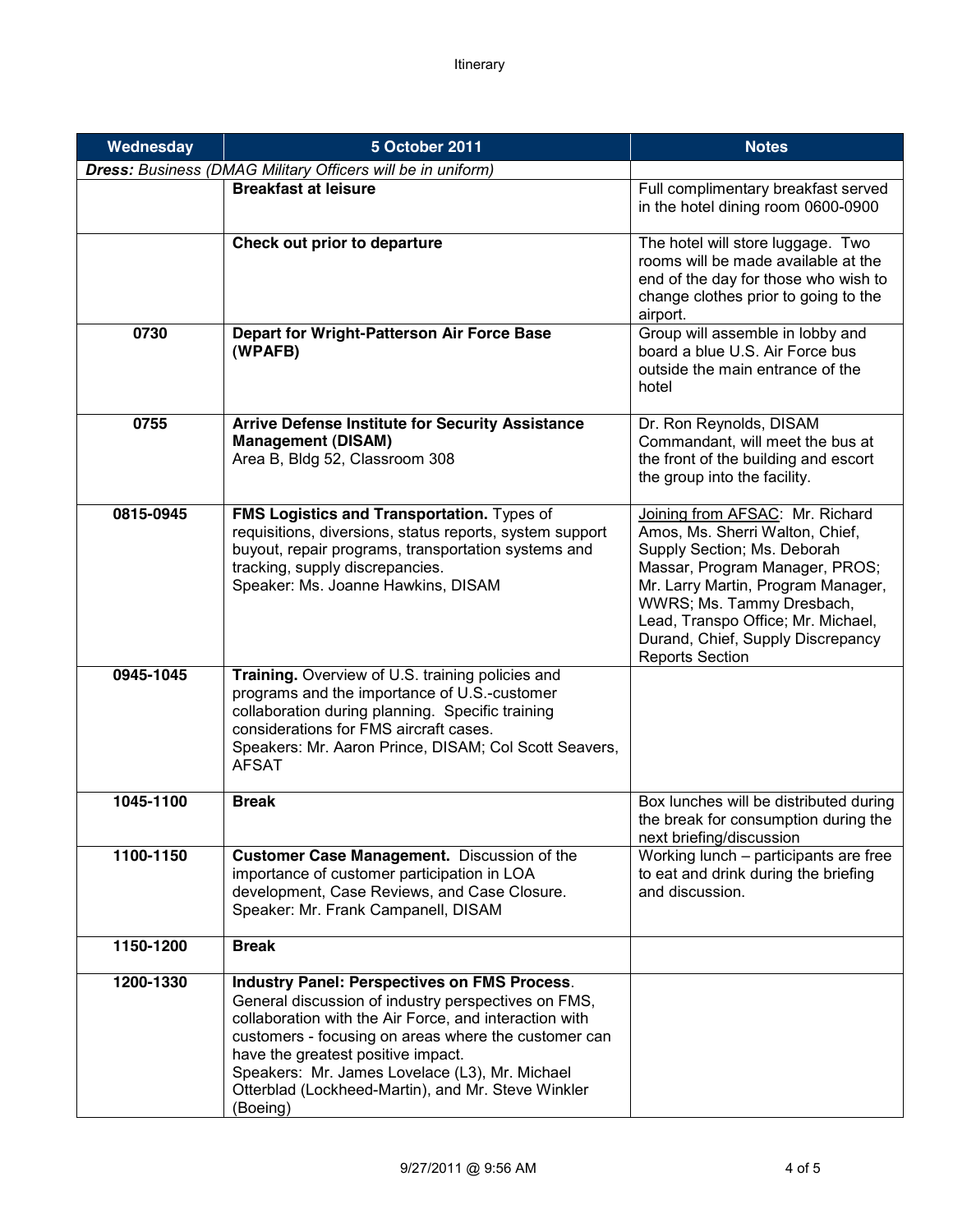| 1330-1345 | <b>Concluding Remarks.</b><br>Speaker: Mr. Richard Genaille, Deputy Director, DSCA;<br>Mr. Ron Genemans, Chairman, DMAG |                                                                                                                                          |
|-----------|-------------------------------------------------------------------------------------------------------------------------|------------------------------------------------------------------------------------------------------------------------------------------|
| 1345-1400 | <b>Bus to U.S. Air Force Museum</b>                                                                                     | Bus will be located near the DISAM<br>main entrance                                                                                      |
| 1400-1530 | <b>U.S. Air Force Museum Tour.</b> Guided tour of museum<br>exhibits.                                                   | Mr. Chris Danielewski, DSCA, and<br>Ms Danielle Almeter, Air Force<br>Museum staff, will meet the group at<br>the entrance to the Museum |
| 1530-1600 | <b>Assemble/Bus to Homewood Suites Hotel</b>                                                                            | Bus will be located in the Museum<br>parking lot, near the main entrance.                                                                |
| 1600      | End of scheduled activities. DMAG participants<br>depart Dayton Ohio according to personal travel<br>schedule           |                                                                                                                                          |

#### **CONTACT INFORMATION**

| Clayton Holt (DSCA/STR)      | 202-476-0513 (cell) |
|------------------------------|---------------------|
| Chris Danielewski (DSCA/STR) | 703-459-6627 (cell) |

#### **Homewood Suites Hotel:**

2750 Presidential Dr., Fairborn, Ohio, United States 45324 Tel: 1-937-429-0600

#### **Wellington Grille:**

2450 Dayton-Xenia Road, Beavercreek, Ohio 937-426-4600